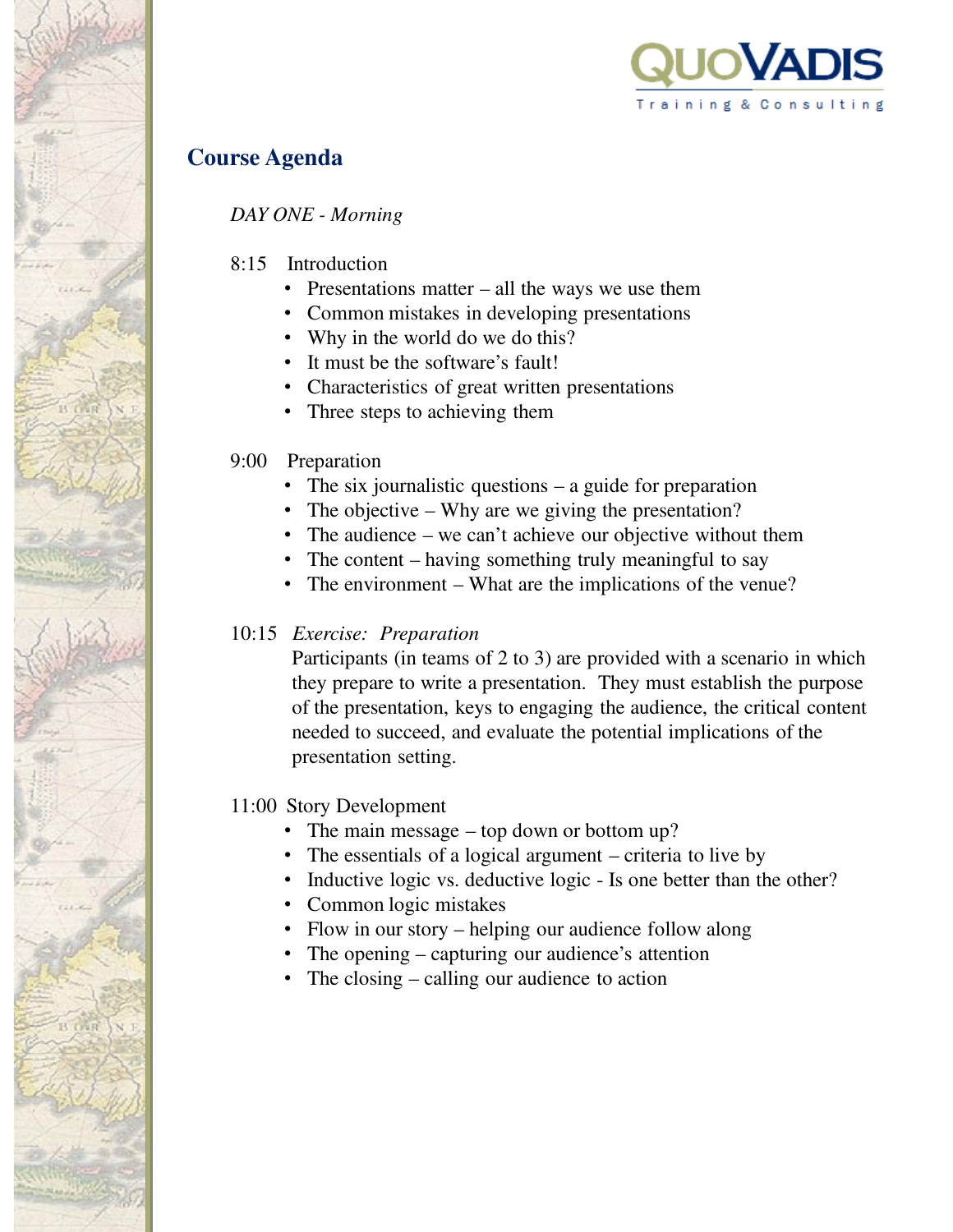

## **Course Agenda**

*DAY ONE - Afternoon*

1:00 *Exercise: Developing the story*

Participants must develop a main message and support it convincingly with a comprehensive, logical story outline. A draft presentation is given to provide content to the teams for use in their stories. Participants will find that it contains more information than needed, giving them practice at paring a presentation down to its essential messages.

#### 2:00 Visual Design

- The anatomy of a PowerPoint page
- Storyboards converting a word outline into a graphical outline
- Types of visuals the choices we have, the pros and cons of each
	- Text visuals when specific words matter
	- Concept visuals a picture tells a 1,000 words
	- Tables for those who really must see the actual data
	- Charts the better means for displaying quantitative info
		- Zelazny's guidance on charts
		- Tufte's key contribution
- Headlines telling the story with clarity and impact

#### 4:00 *Exercise: Writing the presentation*

Participants develop a Powerpoint presentation from the story outline developed earlier in the day. They may use material from the draft presentation provided, although they will find doing so requires a fair amount of editing. The final presentation is typically 10 to 12 Powerpoint slides, thus each participant develops three to four slides, then work with his or her team to develop a cohesive, final presentation.

This exercise is given as homework and continues into the following morning.